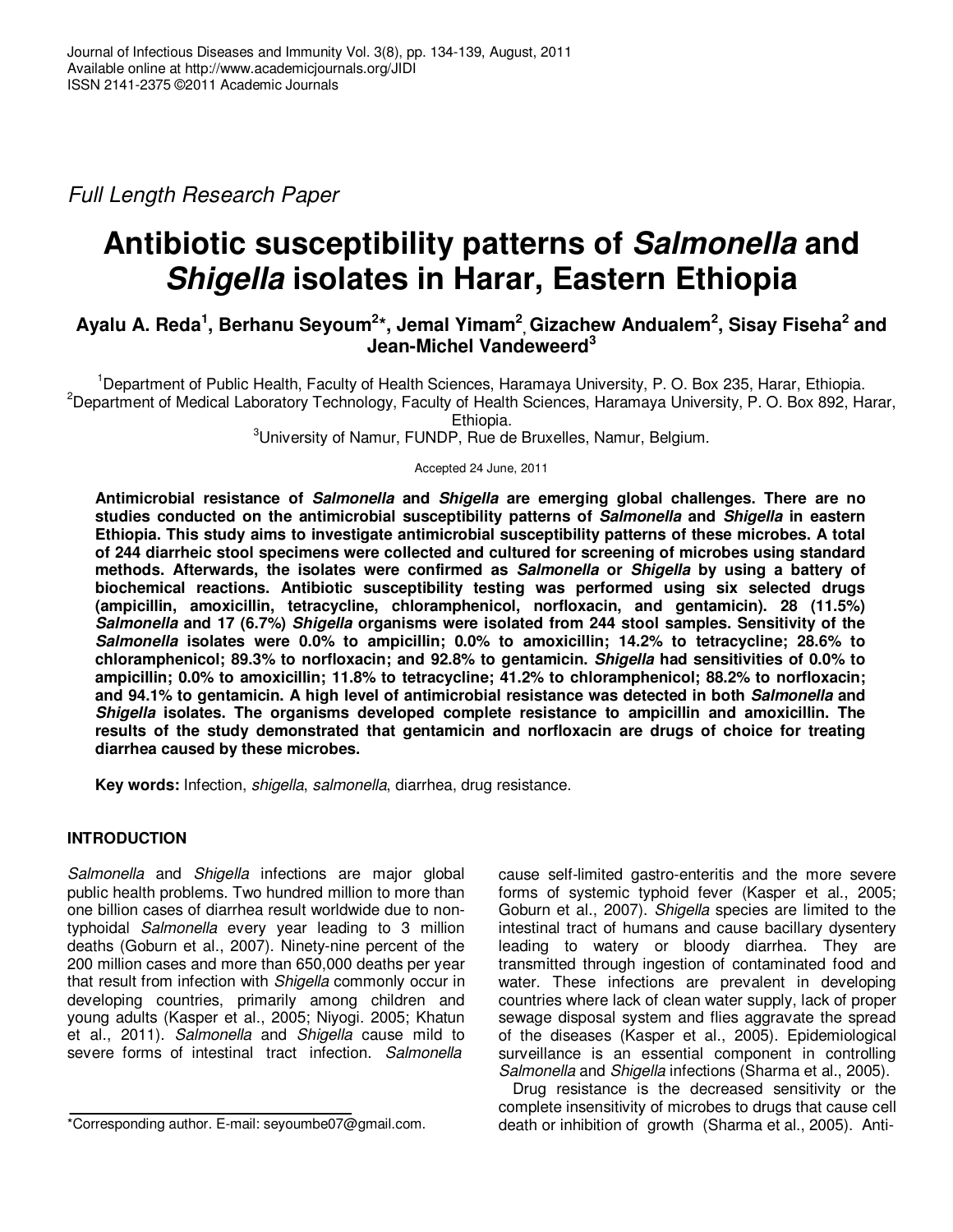microbial resistance of Salmonella and Shigella are emerging global challenges, especially in developing countries where there is an increased misuse of antimicrobial agents in humans and animals (Kasper et al., 2005). In most developing countries, laboratory investigations of Shigella and Salmonella are diagnostic challenges due to lack of adequate facilities that enable culture and antimicrobial susceptibility testing (Collee et al., 1999). As a result, there is limited awareness of the prevalence of infections and antimicrobial resistance (Cook et al., 2003; Sharma et al., 2005). Also, the injudicious use of antibiotics by patients and physicians alike in many developing countries such as Ethiopia has lead to an increased antibiotic resistance and in turn reduced therapeutic efficacy in these countries (Okeke et al., 2007; Asrat, 2008). Examining the antibiotic susceptibility patterns of pathogens is important toward tailoring treatment to the ever changing resistance patterns and distribution of pathogenic bacteria. In Ethiopia, Salmonella and Shigella have been reported to be resistant to first line antibiotics such as ampicillin, tetracycline and chloramphenicol (Assefa et al., 1997; Mache et al., 1997; Roma et al., 2000; Mache, 2002; Yismaw et al., 2006; Asrat, 2008; Tiruneh, 2009; Beyene et al., 2011). To date, there are no studies examining the prevalence and antibiotic susceptibility patterns of Salmonella and Shigella pathogens in eastern Ethiopia. Therefore, the aim of this study was to examine antibiotic susceptibility of these pathogens among diarrheal patients in the city of Harar in eastern Ethiopia.

#### **MATERIALS AND METHODS**

### **Study design**

The study was conducted in two of the four referral hospitals located in Harar, eastern Ethiopia. A convenience sample of patients who visited the adult outpatient departments of Hiwot Fana and Misrak Arbegnoch teaching hospitals from January 2007 to February 2007 for complaints of diarrheal disease was included in the study. These hospitals were selected for the study because of their close affiliation to the Faculty of Health Sciences of Haramaya University where the laboratory used for this study is located. The patient flow of the hospitals ranges from rural and urban dwellers to clients of diverse socioeconomic and ethnic backgrounds.

#### **Specimen collection**

244 stool specimens were collected from all patients that presented with diarrhea (defined three or more loose stools per day) using dry, clean, leak proof, and wide mouth stool containers. Participants who took antibiotics for the diarrheal attack were excluded from the study.

#### **Isolation and identification of bacteria**

For detection of Salmonella and Shigella isolates, about 1 to 2 g of feces was collected. Subsequently, the specimens were

transported to the laboratory using Cary Blair transport media for further processing and analysis (National Committee for Clinical Laboratory Standards, 2004). Using sterile swabs, the samples were directly inoculated onto plates of deoxycholate citrate (DCA) agar (Oxoid CM 35; Oxoid Ltd, UK) and xylose lysine deoxycholate (XLD) agar (Oxoid CM 469; Oxoid Ltd, UK) and the plates were incubated aerobically at 37°C for 24 h.

The same samples were then plated onto Selenite F broth (Mast Diagnostics DM 210, Mast Diagnostics, UK) and incubated as aforestated for enrichment. Following the incubation of Selenite F broth, a loopful was streaked onto both DCA and XLD pates and incubated at 37°C for 24 h. One to three colonies suspected to be Salmonella or Shigella (small red colonies on XLD and colorless colonies sometimes with black spot on DCA) were selected, purified by streaking on to nutrient agar plates and characterized biochemically using Klingler Iron Agar (KIA), Urease tests, motility and indole test (Biomerieux, France) (National Committee for Clinical Laboratory Standards, 2004).

#### **Antimicrobial susceptibility testing**

The disc diffusion was performed to test susceptibility of Salmonella and Shigella isolates using standard procedures (Bauer et al., 1966). In brief, a MacFarland 0.5 standardized suspension of the bacteria in 0.8% sterile saline was prepared and swabbed over the entire surface of Mueller Hinton agar (Oxoid) with a sterile cotton swab. A ring of disks of each (Mast Diagnostics, UK) containing single concentrations of each antimicrobial agent was then placed onto the inoculated surface. After overnight incubation at 37°C, clear zones produced by antimicrobial inhibition of bacterial growth were measured in mm using a straight line ruler. The diameter of the zone was read using an interpreting chart for zone sizes (NCCLS, 1998). For the susceptibility testing, the following six antimicrobial drugs and concentrations were used: ampicillin 10 µg, chloramphenicol 30 µg, gentamycin 30 µg, norfloxacin 10 µg, amoxicillin 20 µg and tetracycline 30 µg (Oxoid Ltd, UK). Findings of antibiotic resistance testing were recorded as susceptible, intermediate, and resistant (National Committee for Clinical Laboratory Standards, 2004).

#### **Quality control**

Quality control was set up using an Escherichia coli strain (ATCC 25922) which was susceptible to all the tested drugs (ampicillin, 10 µg; chloramphenicol, 30 µg; gentamycin, 30 µg; norfloxacin, 10 µg; amoxicillin, 20 µg; and tetracycline, 30 µg).

#### **Data analysis**

Tables and percentages were used to the describe findings. Cross tabulations were used to examine the levels of drug resistance to the respective antibiotics. Data analysis was performed with SPSS version 15.

#### **Ethical clearance**

Ethical clearance was obtained from the Research Ethics Committee of the Faculty of Health Sciences of Haramaya University. Informed consent was requested from patients. Anonymous forms were used to collect data required for the study to secure confidentiality.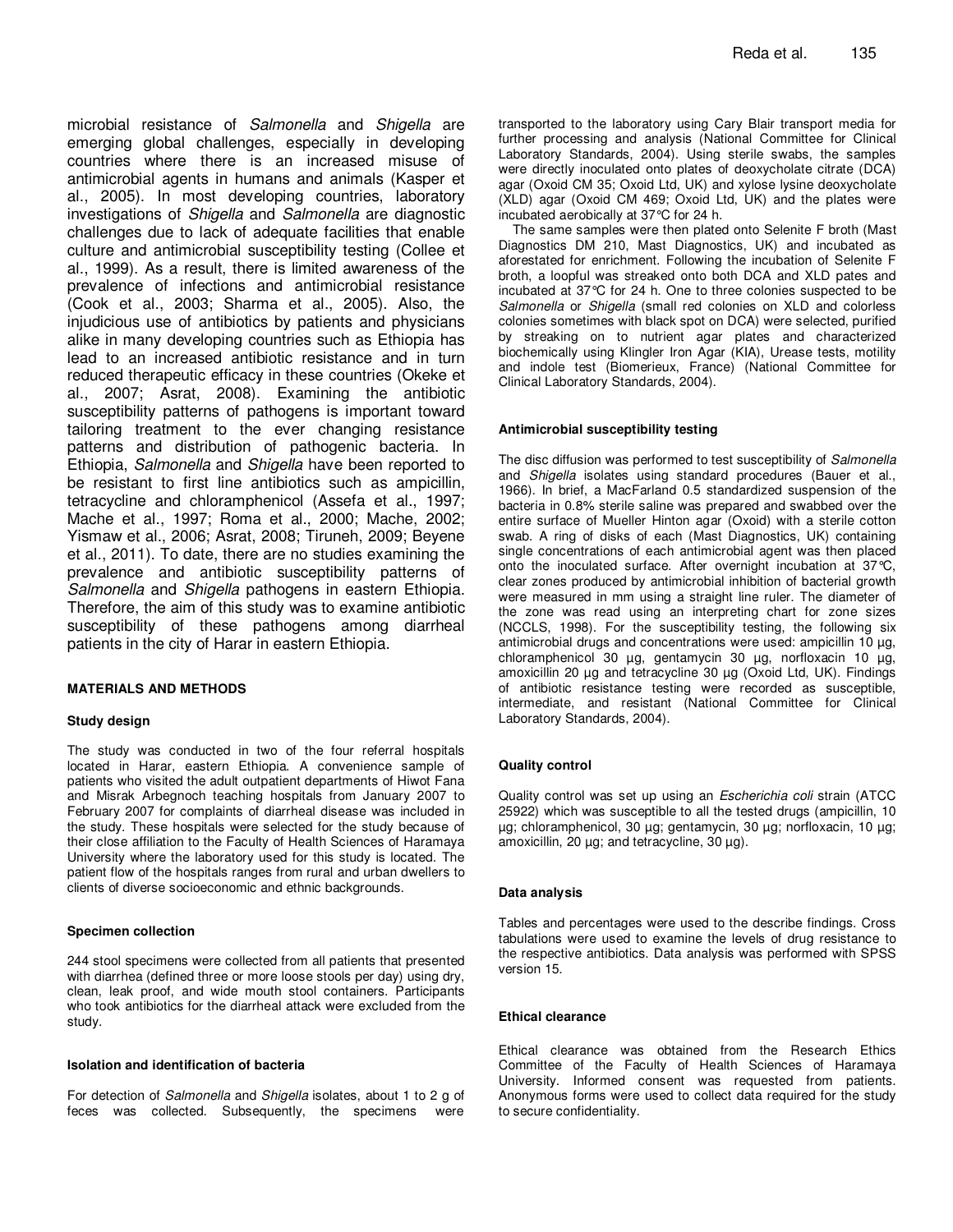## **RESULTS**

In the study period, a total of 244 diarrheal stool samples were collected for culture and antibiotic susceptibility testing. Twenty-eight (11.5%) Salmonella and 17 (6.7%) Shigella were isolated. The mean age of the patients from whom either Salmonella or Shigella microbes were isolated was 26 years (SD  $\pm$ 15.4; Range = 11 months to 70 years). There was one infant of 11 months with a Shigella infection. Twenty-two (48.9%) were males while 23 were (51.1%) females. Nine incomplete or empty forms were discarded. The most common appearance of diarrhea was mucoid for both Salmonella (12, 42.8%) and Shigella (9, 52.9%) as displayed in Table 1. The highest level of resistance was detected for ampicillin and amoxicillin in which all (100%) Salmonella and Shigella isolates were found to be resistant. The highest level of susceptibility was detected for gentamicin and norfloxacin, where, respectively, 92.8 (26) and 89.3% (25); and 94.1% (16) and 88.2% (15) of the Salmonella and Shigella isolates were susceptible (Table 2).

# **DISCUSSION**

Our findings show that except for gentamicin and norfloxacin, the organisms in this study have a high level of resistance to ampicillin, amoxicillin, tetracycline and chloramphenicol. In Tables 3 and 4, the findings of this study are displayed against findings from other parts of the country and neighboring Kenya (Brooks et al., 2006) and Eritrea (Naik, 2006). The fact that diarrheal patients with Salmonellosis or Shigellosis present with mucoid and bloody diarrhea is an interesting finding that may have an impact on the way practitioners treat diarrhea in the study area. It is reported (Roma et al., 2000) that physicians in Ethiopia wrongly treat bloody diarrhea as an amoebiasis attack. However, our findings are in sharp contrast to a study in Addis Ababa by Asrat who reported that in addition to mucoid (8.4%), and bloody (6.8%) diarrhea, the majority (82.4%) of the diarrhea samples in which Salmonella and Shigella were isolated, had a watery nature (Asrat, 2008). This may reflect underlying variations in strain patterns from place to place. In developing countries (Kasper et al., 2005) Shigella dysenteriae and Shigella flexneri are prevalent species causing mucoid to bloody diarrhea, while in the United States where Shigella sonei and Shigella boydi species predominate, Shigellosis is commonly associated with mild watery diarrhea. While S. dysentriae are consistently associated with dysentery, it is less common for S. flexneri to cause bloody diarrhea (Kasper et al., 2005). The fact that S. flexneri made up 54% of the isolates in Asrat (Asrat, 2008) may explain the watery diarrhea in his sample. These findings may indicate the need for strain identification in our study area, in order to better understand the prevalent strains and their clinical

manifestations.

There seems to be complete resistance to ampicillin and amoxicillin by Salmonella organisms in the study which is in disagreement with reports from other parts of the country (Mache et al., 1997; Asrat, 2008). This is a sharp increase from earlier reports indicating the aggravating problem of drug resistance by these microbes over the years. Unlike our findings, a high level of resistance to gentamicin (75.6%) was reported from Gondar, northwest Ethiopia by Asrat (2008), whereas the same author reports absence of resistance to norfloxacin. In rural western Kenya, Brooks et al. (2006) found a lower level of resistance to the antibiotics used in this study as well as elsewhere in the country (Ashenafi et al., 1985; Mache et al., 1997; Asrat, 2008). The only exception was gentamicin to which 13.0% of Salmonella isolates in Kenya were resistant (Brooks et al., 2006).

Compared to studies reported in other parts of the country (Assefa et al., 1997; Mache et al., 1997; Roma et al., 2000; Yismaw et al., 2006; Asrat, 2008; Tiruneh, 2009), Shigella isolates had a lower level of resistance to chloramphenicol (29.4%). We detected a high level of susceptibility to gentamicin. Excepting reports by Tiruneh (2009) and Gedebou et al. (1982) from Gondar who reported resistance levels of 12.2 and 25% respectively. Shigella organisms in this study seem to be highly susceptible to gentamicin. This is similar to reports from other parts of the country (Ashenafi et al., 1985; Assefa et al., 1997; Roma et al., 2000) including a report from Kenya (Brooks et al., 2006). Unlike studies in other places (Assefa et al., 1997; Mache et al., 1997; Roma et al., 2000; Yismaw et al., 2006; Asrat, 2008; Tiruneh, 2009) including neighboring Eritrea (Naik, 2006) and Kenya (Brooks et al., 2006), Shigella isolates are completely resistant to ampicillin and amoxicillin.

However, there seems to be a similar pattern of high resistance to these drugs in the studies in the rest of the country, even though lower in extent than our findings (Table 4). This could be due to the fact that ampicillin and amoxicillin have been used in the country for a long time and because of their easy availability and potential for misuse. Even though a reduced level of resistance was detected for tetracycline (70.6%), compared to ampicillin and amoxicillin, a relatively similar pattern of resistance (74 to 97.3%) was reported from other parts of the country (Assefa et al., 1997; Roma et al., 2000; Yismaw et al., 2006; Asrat, 2008) and outside (Karuiki et al., 2001). The organisms seem to also have increased their resistance to the drugs from lower levels reported earlier (Gedebou et al., 1982; Mache et al., 1997) to levels of more than 90% in reports by Asrat (2008) and Truneh et al. (Truneh. 2009) in 2009. This is similar to the pattern across the globe where the organisms are consistently increasing their resistance to these commonly used first line drugs (Karuiki et al., 2001; Sharma et al., 2005; Okeke et al., 2007). Resistance is a natural biological response of microbes to antimicrobials and is currently a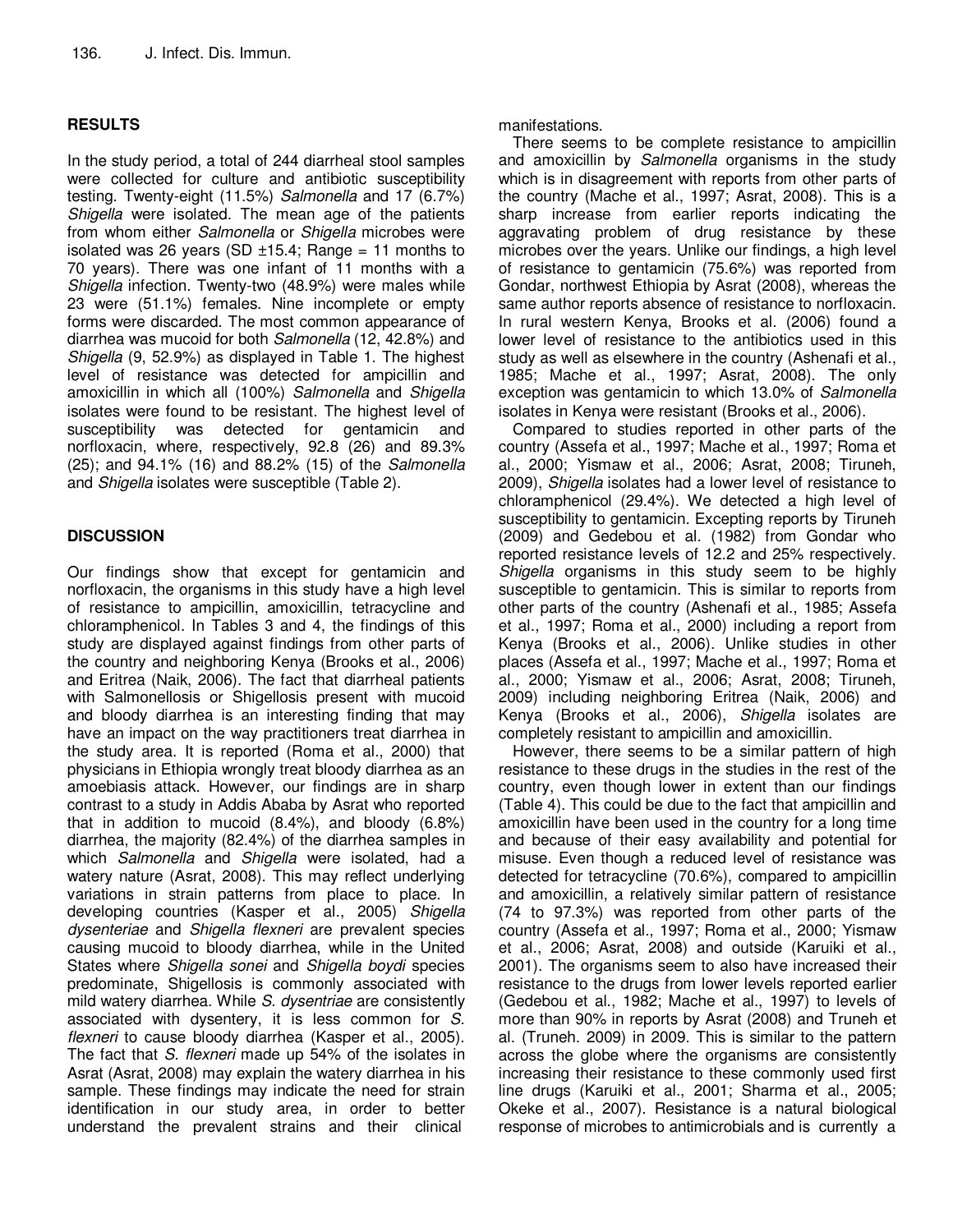|                        | Organism isolated |                 |              |  |
|------------------------|-------------------|-----------------|--------------|--|
| Appearance of diarrhea | Salmonella (n, %) | Shigella (n, %) | <b>Total</b> |  |
| Bloody                 | 7(25)             | 1(5.9)          | 8(17.8)      |  |
| Mucoid                 | 12 (42.8)         | 9(52.9)         | 21(46.8)     |  |
| Watery                 | 0(0)              | 1(5.9)          | 1(2.2)       |  |
| Mucoid and Bloody      | 9(32.1)           | 3(17.6)         | 12 (42.8)    |  |
| Other                  | 0(0)              | 3(17.6)         | 3(6.7)       |  |
| Total                  | 28 (100)          | 17 (100)        | 45 (100)     |  |

Table 1. Appearance of diarrhea in patients with Salmonella and Shigella infection in Harar, eastern Ethiopia, between January to February 2007.

**Table 2.** Antibiotic susceptibility of Shigella and Salmonella isolates among diarrheic patients in Harar, eastern Ethiopia, between January to February 2007.

|                       | Outcome of susceptibility test |                     |                  |  |  |  |  |
|-----------------------|--------------------------------|---------------------|------------------|--|--|--|--|
| Organism isolated     | Susceptible (n, %)             | Intermediate (n, %) | Resistant (n, %) |  |  |  |  |
| Salmonella (N=28)     |                                |                     |                  |  |  |  |  |
| Chloramphenicol 30 µg | 8(28.6)                        | 2(7.1)              | 18 (62.3)        |  |  |  |  |
| Gentamicin 30 µg      | 26(92.8)                       | 1(3.6)              | 1(3.6)           |  |  |  |  |
| Ampicillin 10 µg      | 0(0.0)                         | 0(0.0)              | 28 (100.0)       |  |  |  |  |
| Norfloxacin 10 µg     | 25(89.3)                       | 1(3.6)              | 2(7.1)           |  |  |  |  |
| Amoxicillin 20 µg     | 0(0.0)                         | 0(0.0)              | 28 (100.0)       |  |  |  |  |
| Tetracycline 30 µg    | 4(14.2)                        | 3(10.7)             | 20 (71.4)        |  |  |  |  |
| Shigella (N=17)       |                                |                     |                  |  |  |  |  |
| Chloramphenicol 30 µg | 7(41.2)                        | 5(29.4)             | 5(29.4)          |  |  |  |  |
| Gentamicin 30 µg      | 16 (94.1)                      | 1(5.9)              | 0(0.0)           |  |  |  |  |
| Ampicillin 10 µg      | 0(0.0)                         | 0(0.0)              | 17 (100.0)       |  |  |  |  |
| Norfloxacin 10 µg     | 15 (88.2)                      | 1(5.9)              | 1(5.9)           |  |  |  |  |
| Amoxicillin 20 µg     | 0(0.0)                         | 0(0.0)              | 17(100.0)        |  |  |  |  |
| Tetracycline 30 µg    | 2(11.8)                        | 3(17.6)             | 12 (70.6)        |  |  |  |  |

Table 3. Comparison of antimicrobial resistance by *Salmonella* isolates in the current study with reports from the previous literatures.

| <b>Antibiotics</b> | Addis Ababa, Ethiopia<br>Ashenafi et al., 1985<br>(Ashenafi et al., 1985) | Gondar, Ethiopia<br>Mache et al., 1997<br>(Mache et al., 1997) | Rural western,<br>Kenya Brooks et al.,<br>2001 (Brooks et al.,<br>2006) | This study<br>Harar, Ethiopia<br>(2007) | Gondar, Ethiopia<br>(Asrat, 2008) |
|--------------------|---------------------------------------------------------------------------|----------------------------------------------------------------|-------------------------------------------------------------------------|-----------------------------------------|-----------------------------------|
| Chloramphenicol    | $\overline{\phantom{0}}$                                                  | 46.7                                                           | 36.0                                                                    | 62.3                                    | 83.7                              |
| Gentamicin         | 0.0                                                                       | $\overline{\phantom{a}}$                                       | 13.0                                                                    | 3.6                                     | 75.6                              |
| Ampicillin         | $\overline{\phantom{0}}$                                                  | 68.9                                                           | 53.0                                                                    | 100.0                                   | 81.2                              |
| Norfloxacin        | $\overline{\phantom{a}}$                                                  | $\overline{\phantom{a}}$                                       | $\overline{\phantom{a}}$                                                | 7.1                                     | 0.0                               |
| Amoxicillin        | $\overline{\phantom{a}}$                                                  | $\overline{\phantom{0}}$                                       | 35.0                                                                    | 100.0                                   | $\overline{\phantom{a}}$          |
| Tetracycline       |                                                                           | 71.1                                                           | 44.0                                                                    | 71.4                                    | 94.5                              |

worrisome scenario affecting many parts of the world (Sharma et al., 2005; Khatun et al., 2011). Apart from intrinsic resistance, gene transfer and mutation are among the underlying mechanisms involved in the development of antimicrobial resistance by microbes (Sharma et al., 2005). Several factors contribute to resistance by pathogens causing gastroenteritis in the setting of a developing country like Ethiopia. These include frequent overuse, misuse and factors related to the potency and quality of antimicrobials and the distribution of resistant strains (Sharma et al., 2005; Asrat, 2008). In addition, syndromic diagnosis and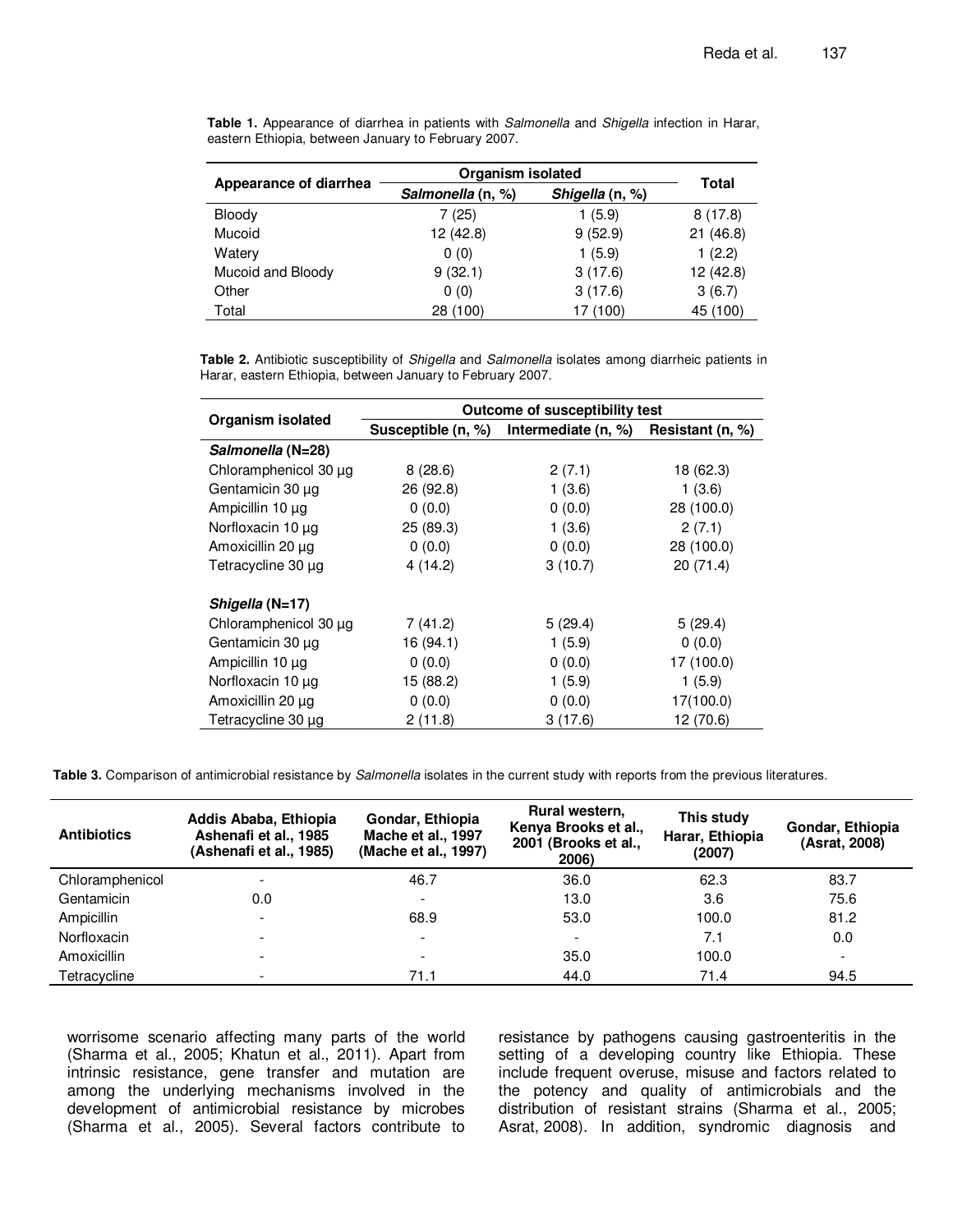| <b>Antibiotics</b> | Addis Ababa.<br><b>Ethiopia Gedebou</b><br>et al., 1982<br>(Gedebou et al.,<br>1982) | Addis Ababa.<br>Ethiopia<br>Ashenafi et al.,<br>1985 (Ashenafi<br>et al., 1985) | Gondar.<br><b>Ethiopia</b><br>Assefa et al.,<br>1997 (Assefa<br>et al., 1997) | Jimma.<br>Ethiopia<br>Mache et al.,<br><b>1997 (Mache)</b><br>et al., 1997) | Awassa.<br>Ethiopia<br>Roma et al.,<br>1998 (Roma<br>et al., 2000) | Rural western<br>Kenya Brooks<br>et al., 2001<br>(Brooks et al.,<br>2006) | Gondar,<br>Ethiopia<br>Yismaw et al.,<br>2005 (Yismaw<br>et al., 2006) | Asmara.<br>Eritrea Naik.<br>2006 (Naik.<br>2006) | <b>Harar</b><br>Ethiopia<br>This studv<br>(2007) | Gondar.<br>Ethiopia<br><b>Asrat, 2008</b><br>(Asrat, 2008) | Gondar,<br>Ethiopia<br>Tiruneh. 2008<br>(Tiruneh, 2009) |
|--------------------|--------------------------------------------------------------------------------------|---------------------------------------------------------------------------------|-------------------------------------------------------------------------------|-----------------------------------------------------------------------------|--------------------------------------------------------------------|---------------------------------------------------------------------------|------------------------------------------------------------------------|--------------------------------------------------|--------------------------------------------------|------------------------------------------------------------|---------------------------------------------------------|
| Chloramphenicol    | 25.0                                                                                 |                                                                                 | $\overline{\phantom{0}}$                                                      | 50.0                                                                        | 63.0                                                               | 77.0                                                                      | 52.8                                                                   | 72.9                                             | 29.4                                             | 74.7                                                       | 67.8                                                    |
| Gentamicin         |                                                                                      | 0.0                                                                             | 2.0                                                                           | 0.0                                                                         | 2.0                                                                | 1.0                                                                       | 7.9                                                                    | $\overline{\phantom{0}}$                         | 0.0                                              | 0.0                                                        | 12.2                                                    |
| Ampicillin         | 21.0                                                                                 |                                                                                 | 90.0                                                                          | 70.0                                                                        | 93.0                                                               | 53.0                                                                      | 79.9                                                                   | 82.4                                             | 100.0                                            | 78.7                                                       | 78.9                                                    |
| Norfloxacin        |                                                                                      |                                                                                 |                                                                               |                                                                             |                                                                    |                                                                           |                                                                        | $\overline{\phantom{0}}$                         | 5.9                                              | 0.0                                                        | 1.1                                                     |
| Amoxicillin        |                                                                                      |                                                                                 |                                                                               |                                                                             |                                                                    | 43.0                                                                      |                                                                        | $\blacksquare$                                   | 100.0                                            | -                                                          |                                                         |
| Tetracycline       | 42.0                                                                                 |                                                                                 | 91.2                                                                          | 74.0                                                                        | 90.0                                                               | 97.0                                                                      | 86.0                                                                   | $\overline{\phantom{0}}$                         | 70.6                                             | 97.3                                                       | 90.0                                                    |

**Table 4.** Comparison of antimicrobial resistance by Shigella isolates in this study with reports from the previous literatures.

diagnostic imprecision usually force physicians to opt for broad spectrum antibiotics such as amoxicillin and tetracycline, over prescribing; and less antibiotic diversity which lead to the emergence and spread of antimicrobial resistance (Okeke et al., 2007). For instance, since nontyphoidal gastro-enteritis is usually self-resolving, antibiotic treatment is not commonly recommended (Kasper et al., 2005; Okeke et al., 2007). However, physicians in our study area are observed to prescribe medication on an empirical basis (Yismaw et al., 2006). Fortunately, there seems to be limited resistance to the drugs gentamicine and norfloxacine. However, given current trends in the country, unless concerted efforts are made to stem the unrestricted use of antimicrobials in the area, it will not probably be long before the microbes develop resistance to these expensive drugs and complicate effective treatment of gastroenteritis.

 One of the limitations of this study was that due to lack of facilities, it was not possible to conduct identification of strain groups and susceptibility to

multiple antibiotics which would have provided us with further insight into the distribution of strains and the extent of antibiotic susceptibility patterns in the area. However, this study is a pragmatic one, given that in the study area in particular, and in Ethiopia in general, antibiotics are prescribed on empirical bases without implementing the commonly recommended strain isolation and susceptibility testing procedures (Kasper et al., 2005). The small sample size of the current study may also be a limitation. However, given the lack of previous studies in the area, it could provide valuable information to clinicians and researchers. As the study is an in vitro one, it may not necessarily reflect in vivo resistance patterns and patient outcomes. Unlike previous studies in other parts of the country that assessed Salmonella or Shigella only (Gedebou et al., 1982; Mache et al., 1997; Mache et al., 1997; Roma et al., 2000; Yismaw et al., 2006; Tiruneh, 2009), the fact that the current study examined antimicrobial susceptibility tests for both Salmonella and Shigella is one of its strengths.

## **Conclusion**

In conclusion, except for gentamicin and norfloxacin for which both Salmonella and Shigella isolates were highly susceptible, a high level of antimicrobial resistance was detected. Notably, the organisms seem to have developed complete resistance to ampicillin and amoxicillin. We assert that gentamicin and norfloxacin may be drugs of choice for treating diarrheal attacks by these organisms in the study area. It is recommended that a more rigorous study of the prevalence, antimicrobial susceptibility pattern and underlying mechanisms of drug resistance by Salmonella and Shigella isolates be conducted. In addition, treatment needs to be based on species identification and susceptibility testing rather than the currently practiced empirical treatment.

## **ACKNOWLEDGMENT**

We thank Haramay University for funding the study.